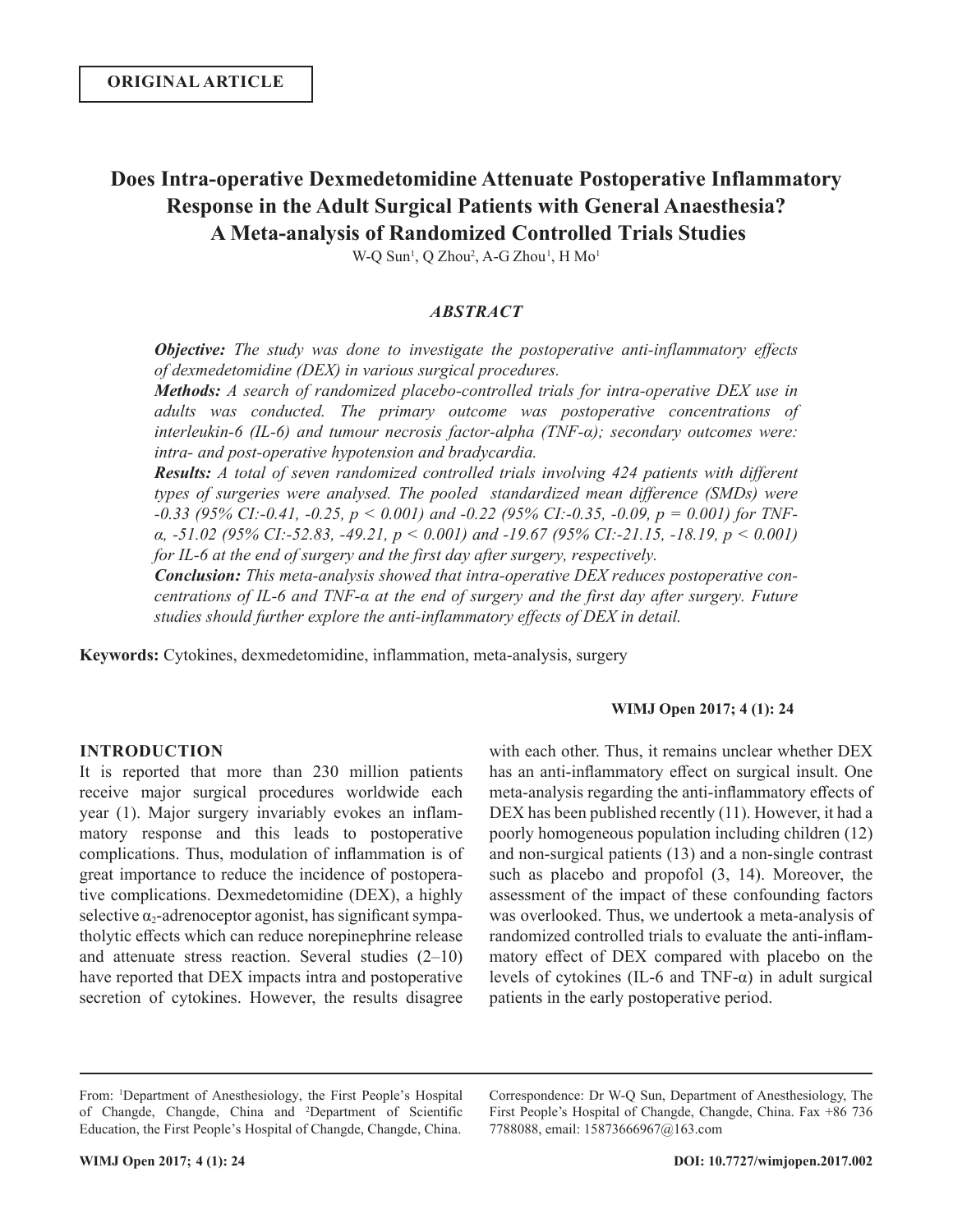## **SUBJECTS AND METHODS**

A systematic search was performed in PubMed, EMBASE and CENTRAL, up to April 13, 2016. In addition, the reference lists of the retrieved full articles were manually searched. The search strategies used the following Medical subject heading terms and corresponding key words: "dexmedetomidine" and (immunity OR inflammation OR cytokines). No language restriction was imposed.

Inclusion criteria: (i) study population: adult patients undergoing surgery; (ii) intervention: DEX intravenous administration; (iii) comparison intervention: placebo or no intervention; (iv) outcome measure: the plasma levels of IL-6 and TNF- $\alpha$  and (v) study design: Randomized Controlled Trial (RCT).

# **Data extraction**

The following data were extracted from the identified studies: first author, year of publication, number of patients (DEX/control), patient characteristics, surgery and anaesthesia characteristics, regimens of DEX administration (dosage, timing, length of infusion), study design, measuring methods of the cytokines and outcomes data.

#### **Risk-of-bias assessment**

All the studies were subjectively reviewed and scored as high, low, or unclear risk of bias to the criteria in accordance with guidelines outlined in the Cochrane Handbook for Systematic Reviews of Interventions (version 5.1.0).

## **Grading quality of evidence**

The quality of the evidence was evaluated for primary and secondary outcomes according to the Grading of Recommendations Assessment, Development, and Evaluation (GRADE) methodology for risk of bias, inconsistency, indirectness, imprecision, and publication bias, classified as very low, low, moderate, or high. Summary tables were constructed using the GRADE Profiler (version 3.6, GRADEpro).

## **Statistical analyses**

Relative risks (RRs) were calculated with 95% confidence intervals (CIs) for dichotomous outcomes and mean differences (MDs) with 95% CIs for continuous outcomes. Heterogeneity across studies was quantified using the  $I^2$  statistic;  $I^2 > 50\%$  indicated significant heterogeneity. Outcome data were pooled using a fixed-effects model accounting for clinical heterogeneity. Except where otherwise specified,  $p \leq 0.05$ 

was considered statistically significant. All statistical analyses were performed using RevMan 5.3 (Nordic Cochrane Centre).

## **RESULTS**

# **Study identification and selection**

The initial search returned 65 relevant publications, of which 46 were excluded for duplicate studies and other reasons, on the basis of the titles and abstracts (Fig. 1). The remaining 19 publications were retrieved for full text. Of this number, 12 were excluded: eight did not provide enough available data, two were for propofol control, one was on intranasal use, and one was on regional anaesthesia. Thus, seven RCTs were included in the final analysis  $(6-10, 15, 16)$ .



Fig. 1: Search strategy and flow chart for this meta-analysis.

#### **Study characteristics**

The main characteristics of the seven included RCTs are presented in Table 1. These studies were published between 2012 and 2015. The sample sizes ranged from 30 to 100 patients (total of 424). The populations were adults who had various operations under general anaesthesia. All of these patients received intravenous administration of DEX intra-operatively, and none was administered after surgery.

#### **Risk of bias assessment**

Overall, three trials were categorized as being at low risk of bias. An adequate randomized sequence was generated in six trials and appropriate allocation concealment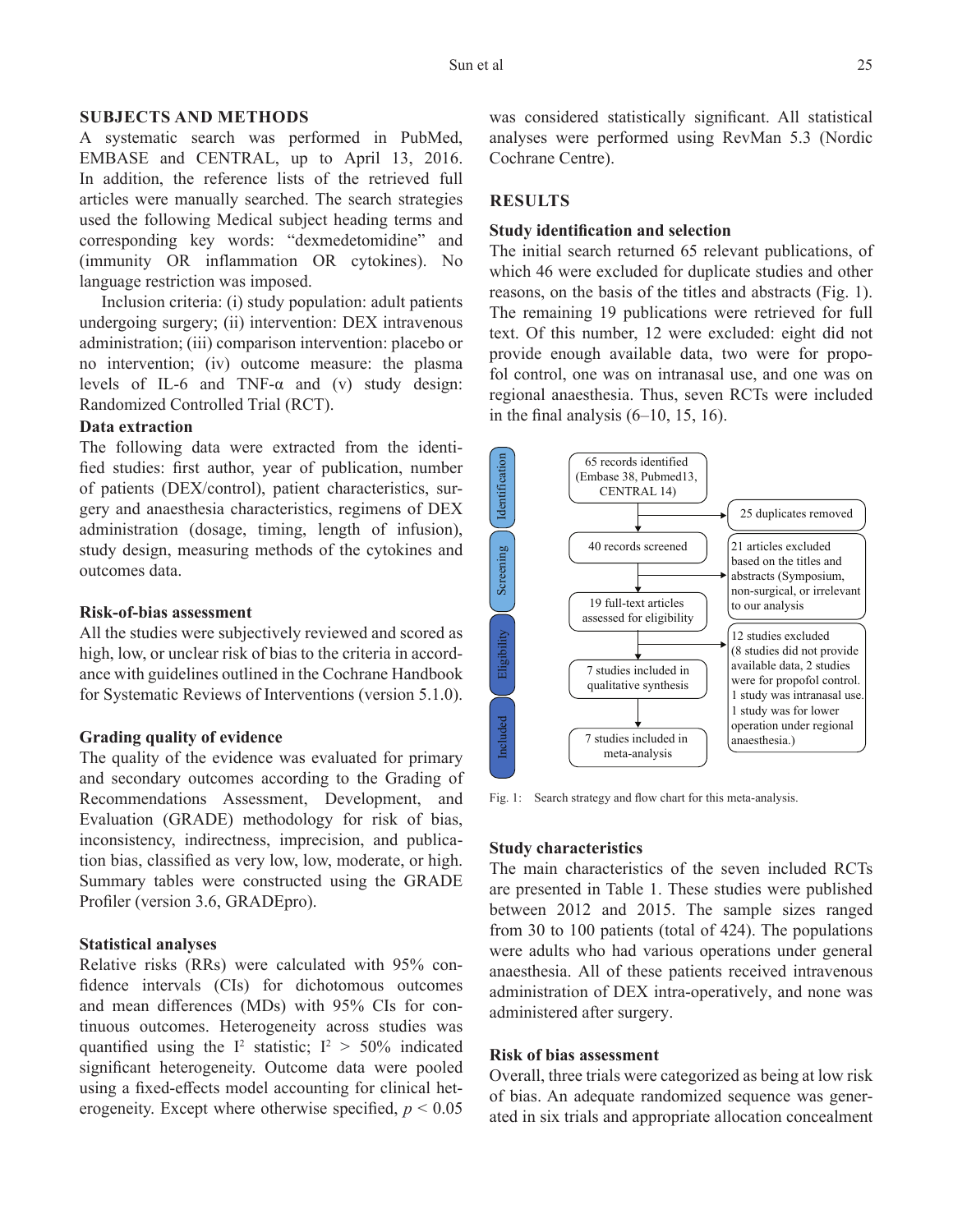| First author,<br>vear | <b>Patients</b><br>No. $(I/C)$ | Surgery type                                           | <b>Duration of</b><br>surgery $(I/C)$<br>min | Anaesthesia methods                                            | <b>Duration of</b><br>Anaesthesia<br>$(I/C)$ min | <b>Intervention</b><br>protocol                                                      | <b>Study design</b>        |
|-----------------------|--------------------------------|--------------------------------------------------------|----------------------------------------------|----------------------------------------------------------------|--------------------------------------------------|--------------------------------------------------------------------------------------|----------------------------|
| Bekker 2013           | 54(26/28)                      | lumbar fusion                                          | $230.6 \pm 84.7/$<br>$227.3 \pm 93.4$        | $propofol + fentanyl$                                          | $304.0 \pm 85.9/$<br>$295.9 \pm 102.2$           | IR: $0.5$ ug/kg.h till 20<br>min BES                                                 | double-blind<br><b>RCT</b> |
| Li 2013               | 60(30/30)                      | radical<br>nephrectomy                                 | $105 \pm 12/$<br>$102 \pm 10$                | $propofol + remifentanil +$<br>vecuronium                      | $124 \pm 18/$<br>$120 \pm 16$                    | LD: $1 \frac{\text{ug}}{\text{kg}}$ (15min),<br>IR:0.2-0.5 ug/kg.h                   | double-blind<br><b>RCT</b> |
| Liu 2013              | 60(30/30)                      | valve replacement                                      | not reported                                 | $propofol + sevoflurane +$<br>$f$ entanyl + vecuronium         | not reported                                     | LD:1 $\mu$ g/kg, IR:0.4<br>$\frac{ug}{kg.h}$                                         | non-blind RCT              |
| Ding 2015             | 100(50/50)                     | robot-assisted<br>laparoscopicradical<br>prostatectomy | not reported                                 | $propofol + sevoflurane +$<br>remifentanyl + cisatracurium     | not reported                                     | $0.8$ ug/kg.h for $10$<br>$min$ , 0.4 ug/kg.h<br>till 30 min BES                     | double-blind<br><b>RCT</b> |
| Yacout 2012           | 30(15/15)                      | major abdominal<br>surgery                             | $194.0 \pm 13.26$<br>$192.0 \pm 17.2$        | general anaesthesia<br>(no details)                            | $206.33 \pm 15.06/$<br>$204.67 \pm 16.95$        | $LD:1$ ug/kg<br>$(> 10 \text{ min})$ , IR: 0.5<br>ug/kg.h till the end<br>of surgery | double-blind<br><b>RCT</b> |
| <b>Wang 2015</b>      | 40(20/20)                      | radical gastrectomy                                    | $136.7 \pm 35.9/$<br>$127.8 \pm 27.6$        | $propofol + isoflurane +$<br>$f$ entanyl + cisatracurium       | not reported                                     | $LD:0.5$ ug/kg<br>$(> 10 \text{ min})$ , IR:0.4<br>ug/kg.h TILL 30 min<br><b>BES</b> | single-blind<br><b>RCT</b> |
| Xu 2014               | 80(40/40)                      | hip-replacement<br>surgery                             | $126 \pm 14/$<br>$123 \pm 12$                | $propofol + sevoflurane +$<br>$sufficientanyl + cisatracurium$ | not reported                                     | LD:1 $\mu$ g/kg (10min),<br>IR:0.2 ug/ $kg.h$ till<br>the end of surgery             | double-blind<br><b>RCT</b> |

Table 1: Characteristics of randomized controlled trials included in the meta-analysis. Data are presented as mean ± SD unless indicated otherwise.

Notes: IR: infution rate; LD: loading dose; BES: before the end of surgery.

was reported in five trials. Six trials were conducted in a blinded fashion. All trials reported on the numbers and reasons for withdrawal or dropout and were free of other bias. An overview of the risk of bias is summarized in Fig. 2.

## **Primary outcome**

Only six RCTs provided available data on IL-6 and TNF- $\alpha$ . The aggregated results suggested that the administration of DEX was associated with a significant reduction in the levels of IL-6 and TNF-α. The overall mean 95% CI difference of IL-6 at the end of surgery and the first day after surgery was -51.02 (95% CI: -52.83, -49.21) and -19.67 (95% CI:-21.15, -18.19) pg/ mL, respectively  $(p < 0.00001)$ . The overall mean  $(95\%$ CI) difference of TNF-α at the end of surgery and the first day after surgery was -0.33(95% CI:-0.41, -0.25) and -0.22 (95% CI:-0.35, -0.09) pg/mL, respectively (*p*  $<$  0.01), [Figs. 3, 4]. The test for heterogeneity was significant (three of six  $p$ -values  $< 0.00001$ ; I2  $> 90\%$ ).

#### **Secondary outcomes**

Dexmedetomidine was not associated with hypotension in the process of the trials (three RCTs; RR 1.41, 95% CI: 0.73, 2.71; *p* = 0.3; *p* for heterogeneity = 0.61, Fig. 5), bradycardia (two RCTs; RR 1.32, 95% CI: 0.79, 2.21;  $p = 0.29$ ;  $p$  for heterogeneity = 0.49, Fig. 6). There was no evidence of heterogeneity for these secondary outcomes (all *p*-values  $> 0.1$ ; I2 = 0%).

#### **Quality of evidence**

The GRADE evidence profiles for the primary and secondary outcomes are shown in Tables 2 and 3. The quality of evidence was moderate for levels of IL-6 and TNF-α at the end of surgery and the first day after surgery. It was also moderate for occurrences of hypotension and bradycardia.

#### **Sensitivity analyses**

Subsequently, sensitivity analyses were performed to explore the source of this significant heterogeneity and to observe the influence of various exclusion criteria on the combined estimates. Exclusion of two studies in which inhalation anaesthetics did not apply in general anaesthesia, yielded similar results of IL-6 at the end of surgery and the first day after surgery (MD -56.08, 95% CI: (-58.07, -54.09) pg/mL, *p* < 0.00001 and MD -22.81, 95% CI: (-26.82, -18.80) pg/mL, *p* < 0.00001, respectively, with substantial evidence of heterogeneity  $[12 = 99\%, p < 0.00001;$  and  $I2 = 94\%, p < 0.00001$ , respectively] (7, 10). After exclusion of two studies with low loading dose  $($  1 ug/kg), the results of IL-6 on the first day after surgery were still maintained (MD-18.72 pg/mL, 95% CI: 20.24, -17.20);) yet, heter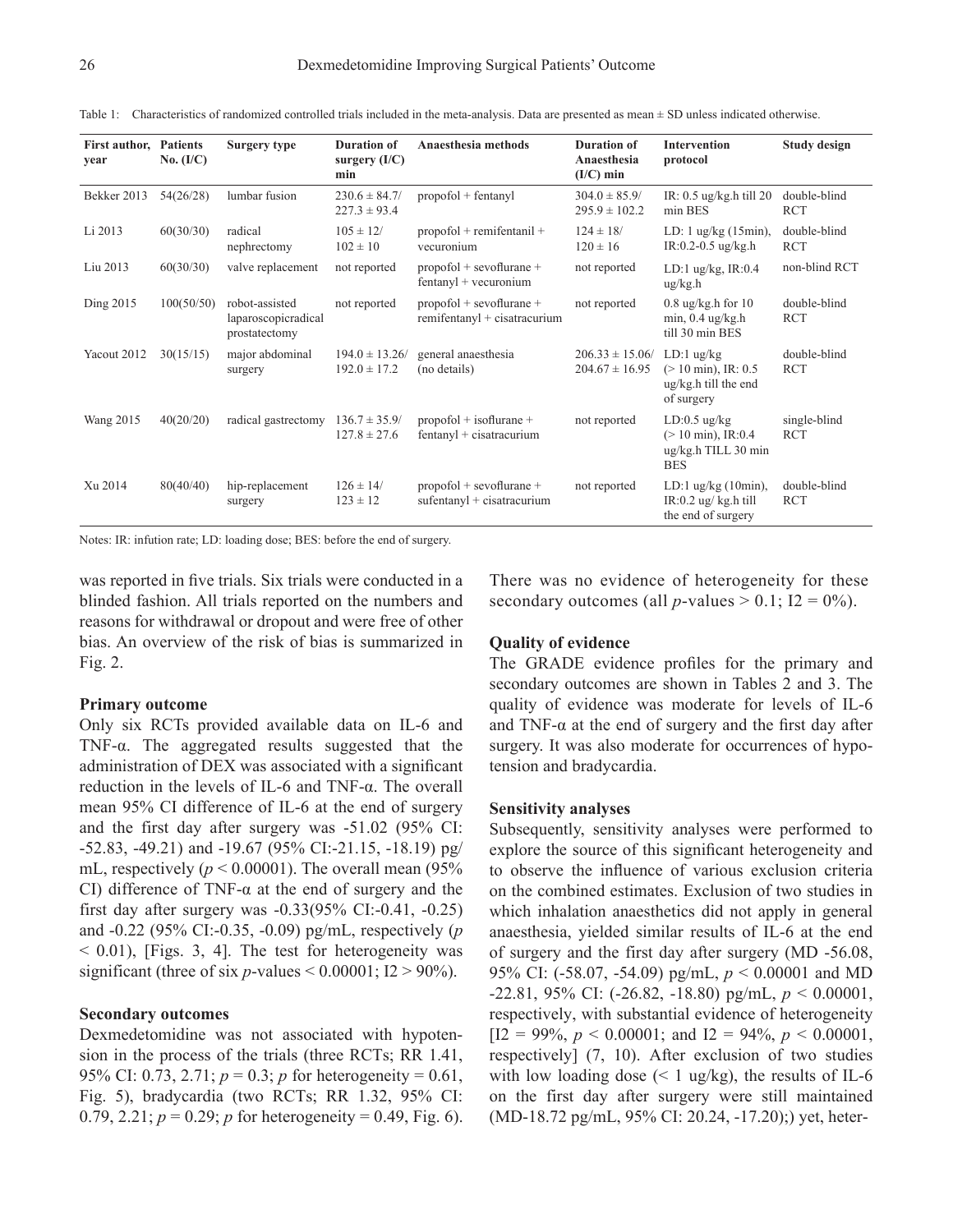Sun et al 27



B

| Yacout 2012        | Xu 2014 | Wang 2015 |                      | Ding 2015<br>Li 2013<br>Liu 2013 |                      | Bekker 2013      |                                                           |
|--------------------|---------|-----------|----------------------|----------------------------------|----------------------|------------------|-----------------------------------------------------------|
| $\pm$              | $\pm$   | $+$       | $^{+}$               | $\ddot{\phantom{0}}$             | $^{+}$               | $^{+}$           | Random sequence generation (selection bias)               |
| $\pm$              |         | +         | $\ddot{\phantom{0}}$ | $\pm$                            | $\ddot{\phantom{0}}$ | $+$              | Allocation concealment (selection bias)                   |
| د.                 |         |           |                      | $^{+}$                           | $\overline{+}$       | $+$              | Blinding of participants and personnel (performance bias) |
| ┭                  | $\pm$   |           | $\ddot{\phantom{0}}$ | $+$                              | $^{+}$               | $\scriptstyle +$ | Blinding of outcome assessment (detection bias)           |
| $\hspace{0.1mm} +$ | $\pm$   | $\pm$     | $^+$                 | $^{+}$                           | $^{+}$               | $\scriptstyle +$ | Incomplete outcome data (attrition bias)                  |
| $^+$               |         |           | $+$                  | $^{+}$                           | $\ddot{}$            | $+$              | Selective reporting (reporting bias)                      |
| $\pm$              | $\pm$   | $+$       | $+$                  | $^{+}$                           | $+$                  | $^{+}$           | Other bias                                                |

Fig. 2: Risk of bias analysis. A: Risk of bias graph, B: Risk of bias summary.

Table 2: GRADE evidence profile for levels of IL-6 and TNF-α

| <b>Quality assessment</b> |                       |                                                         |                                                                   |            |            |                         |                     |                     | No. of patients<br><b>Effect</b>       |                 | Quality  | Importance |
|---------------------------|-----------------------|---------------------------------------------------------|-------------------------------------------------------------------|------------|------------|-------------------------|---------------------|---------------------|----------------------------------------|-----------------|----------|------------|
| No. of<br>studies         | Design                |                                                         | Risk of bias Inconsistency Indirectness Imprecision               |            |            | Other<br>considerations | <b>DEX</b><br>group | <b>CON</b><br>group | <b>Relative</b><br>$(95\% \text{ C}I)$ | <b>Absolute</b> |          |            |
|                           |                       |                                                         | IL-6 - pre-anaesthsia (Better indicated by lower values)          |            |            |                         |                     |                     |                                        |                 |          |            |
| 4                         | randomised no serious |                                                         | serious <sup>2</sup>                                              | no serious | no serious | none                    | 115                 | 115                 | $-2.72$ to $1.06$                      | $-0.83$         | Moderate | Critical   |
|                           |                       |                                                         | IL-6 - End of surgery (Better indicated by lower values)          |            |            |                         |                     |                     |                                        |                 |          |            |
| 5                         | randomised no serious |                                                         | $s$ erious <sup>2</sup>                                           | no serious | no serious | none                    | 135                 | 135                 | $-57$ to $-12.98$                      | $-34.99$        | Moderate | Critical   |
|                           |                       | IL-6 - POD1 (Better indicated by lower values)          |                                                                   |            |            |                         |                     |                     |                                        |                 |          |            |
| 6                         |                       | randomised Randomised serious <sup>2</sup>              |                                                                   | no serious | no serious | none                    | 185                 | 185                 | $-32.38$ to $-16.86$ $-24.62$          |                 | Moderate | Critical   |
|                           |                       |                                                         | TNF- $\alpha$ - pre-anaesthsia (Better indicated by lower values) |            |            |                         |                     |                     |                                        |                 |          |            |
| $\overline{4}$            | randomised no serious |                                                         | serious <sup>2</sup>                                              | no serious | no serious | none                    | 150                 | 150                 | $-0.2$ to $0.46$                       | 0.13            | Moderate | Critical   |
|                           |                       |                                                         | $TNF-\alpha$ - End of surgery (Better indicated by lower values)  |            |            |                         |                     |                     |                                        |                 |          |            |
| 4                         | randomised no serious |                                                         | serious <sup>2</sup>                                              | no serious | no serious | none                    | 120                 | 120                 | $-2.69$ to $-0.13$                     | $-1.41$         | Moderate | Critical   |
|                           |                       | TNF- $\alpha$ - POD1 (Better indicated by lower values) |                                                                   |            |            |                         |                     |                     |                                        |                 |          |            |
| 4                         | randomised no serious |                                                         | $s$ erious <sup>2</sup>                                           | no serious | no serious | none                    | 120                 | 120                 | $-1.35$ to 0.24                        | $-0.56$         | Moderate | Critical   |

Notes: <sup>1</sup>low sample, <sup>2</sup>different target populations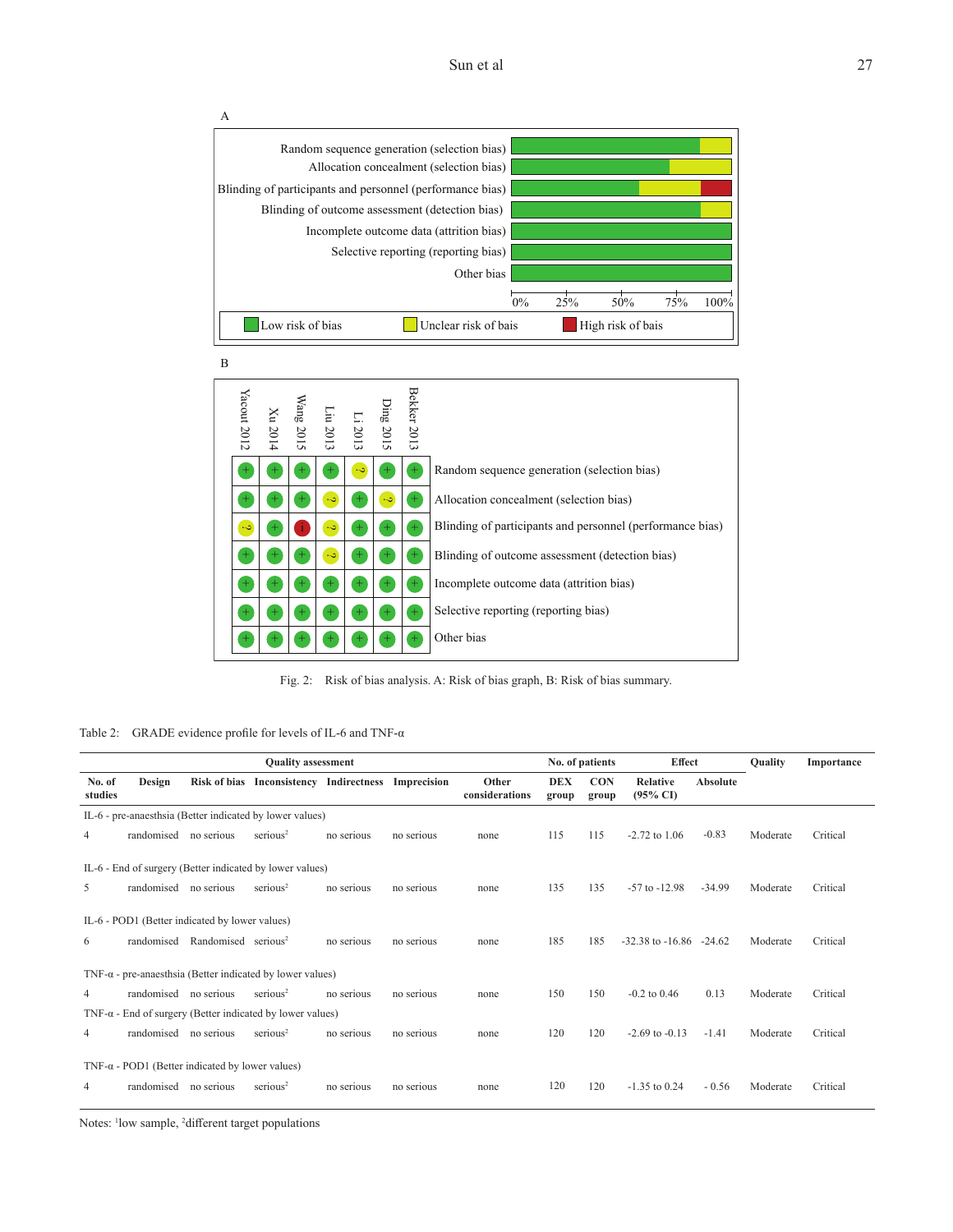

Fig. 3: Forest plot of the effect of DEX *versus* saline on the difference of serum/plasma IL-6 level among various surgical patients.

| Study or subgroup                                                                                                            | Mean<br>$\lceil$ pg/mL $\rceil$ | <b>DEX</b><br>SD<br>[pg/mL] | Total | Mean   | Saline<br>SD<br>[pg/mL] [pg/mL] |     | Total Weight | Mean Difference<br>IV. Fixed. 95% CI<br>[pg/mL] | Mean Difference<br>IV.Fixed. 95% CI [pg/mL] |
|------------------------------------------------------------------------------------------------------------------------------|---------------------------------|-----------------------------|-------|--------|---------------------------------|-----|--------------|-------------------------------------------------|---------------------------------------------|
| 1.1.1 pre-anaesthsia                                                                                                         |                                 |                             |       |        |                                 |     |              |                                                 |                                             |
| Li2015                                                                                                                       | 65.21                           | 10.5                        | 30    | 64.6   | 9.58                            | 30  | 3.5%         | $0.81$ [-4.48, 5.70]                            |                                             |
| Liu 2013                                                                                                                     | 23                              | 10                          | 30    | 22     | 9                               | 30  | 3.9%         | $1.00$ [-3.81, 5.81]                            |                                             |
| Xu 2014                                                                                                                      | 34.27                           | 4.27                        | 40    | 37.41  | 6.21                            | 40  | 16.6%        | $-3.14$ $[-5.48, -0.80]$                        |                                             |
| Yacout 2012                                                                                                                  | 8.85                            | 1.45                        | 15    | 9.01   | 1.6                             | 15  | 76.0%        | $-0.16$ [ $-1.25$ , 0.93]                       |                                             |
| Subtotal (95% CI)                                                                                                            |                                 |                             | 115   |        |                                 | 115 | 100.0%       | $-0.58$ [ $-1.54$ , $0.37$ ]                    |                                             |
| Heterogeneity: Chi <sup>2</sup> = 5.81, df = 3 (p = 0.12); $I^2 = 48\%$<br>Test for overall effect $Z = 1.20$ ( $p = 0.23$ ) |                                 |                             |       |        |                                 |     |              |                                                 |                                             |
| 1.1.2 End of surgery                                                                                                         |                                 |                             |       |        |                                 |     |              |                                                 |                                             |
| Li 2013                                                                                                                      | 71.5                            | 13.16                       | 30    | 98.68  | 12.1                            | 30  | $8.0\%$      | $-27.18$ [ $-33.58$ , $-20.78$ ]                |                                             |
| Liu 2013                                                                                                                     | 44                              | 10                          | 30    | 66     | 13                              | 30  | $9.5\%$      | $-22.00$ [ $-27.87$ , $-16.13$ ]                |                                             |
| <b>Wang 2015</b>                                                                                                             | 102.7                           | 54                          | 20    | 146.1  | 78.4                            | 20  | $0.2\%$      | $-43.40$ [ $-85.12$ , $-1.68$ ]                 |                                             |
| Xu 2014                                                                                                                      | 98.47                           | 5.25                        | 40    | 158.95 | 4.36                            | 40  | 73.4%        | $-60.54$ $[-62.65, -58.43]$                     |                                             |
| Yacout 2012                                                                                                                  | 9.66                            | 1.3                         | 15    | 34.75  | 11.97                           | 15  | 8.8%         | $-25.09$ [ $-31.18$ , $-19.00$ ]                |                                             |
| Subtotal (95% CI)                                                                                                            |                                 |                             | 135   |        |                                 |     |              | 135 100.0% -51.02 [-52.83, -49.21]              |                                             |
| Heterogeneity: Chi <sup>2</sup> = 294.81, df = 4 ( $p$ < 0.00001); $I^2$ = 99%                                               |                                 |                             |       |        |                                 |     |              |                                                 |                                             |
| Test for overall effect $Z = 55.19 (p < 0.00001)$                                                                            |                                 |                             |       |        |                                 |     |              |                                                 |                                             |
| 1.1.3 POD1                                                                                                                   |                                 |                             |       |        |                                 |     |              |                                                 |                                             |
| Ding 2015                                                                                                                    | 9.73                            | 1.69                        | 15    | 62.29  | 19.52                           | 15  |              | $2.2\%$ -52.56 [-62.48, -42.64]                 |                                             |
| Li 2013                                                                                                                      | 45.3                            | 4.82                        | 40    | 66.43  | 3.45                            | 40  | 64.9%        | $-21.13$ [ $-22.97, -19.29$ ]                   |                                             |
| Liu 2013                                                                                                                     | 161.3                           | 87.5                        | 20    | 218.4  | 83.6                            | 20  |              | $0.1\%$ -57.10 [-110.14, -4.06]                 |                                             |
| <b>Wang 2015</b>                                                                                                             | 34                              | 16                          | 30    | 60     | 19                              | 30  |              | $2.8\%$ -26.00 [-34.89, -17.11]                 |                                             |
| Yacout 2012                                                                                                                  | 68.9                            | 10.21                       | 30    | 82.58  | 9.82                            | 30  | 8.5%         | $-13.68$ [ $-18.75$ , $-8.61$ ]                 |                                             |
| Subtotal (95% CI)                                                                                                            | 17                              | 7.3                         | 50    | 30.3   | 8.9                             | 50  |              | $21.5\%$ -13.30 [-16.49, -10.11]                |                                             |
| Subtotal (95% CI)                                                                                                            |                                 |                             | 185   |        |                                 | 185 |              | $100.0\%$ -19.67 [-21.15, -18.19]               |                                             |
| Heterogeneity: Chi <sup>2</sup> = 69.23, df = 5 ( $p$ < 0.00001); I <sup>2</sup> = 93%                                       |                                 |                             |       |        |                                 |     |              |                                                 |                                             |
| Test for overall effect $Z = 26.06 (p < 0.00001)$                                                                            |                                 |                             |       |        |                                 |     |              |                                                 |                                             |
|                                                                                                                              |                                 |                             |       |        |                                 |     |              |                                                 | $25^{\circ}$<br>$-50$<br>$-25$<br>50        |
| Test for subgroup differences: Chi <sup>2</sup> = 2420.77, df = 2 ( $p < 0.00001$ ); $I^2 = 99.9\%$                          |                                 |                             |       |        |                                 |     |              |                                                 | <b>Favours [DEX]</b> Favours [Saline]       |

Favours [DEX] Favours [Saline]

Fig. 4: Forest plot of the effect of DEX *versus* saline on the difference of serum/plasma TNF-α level among various surgical patients.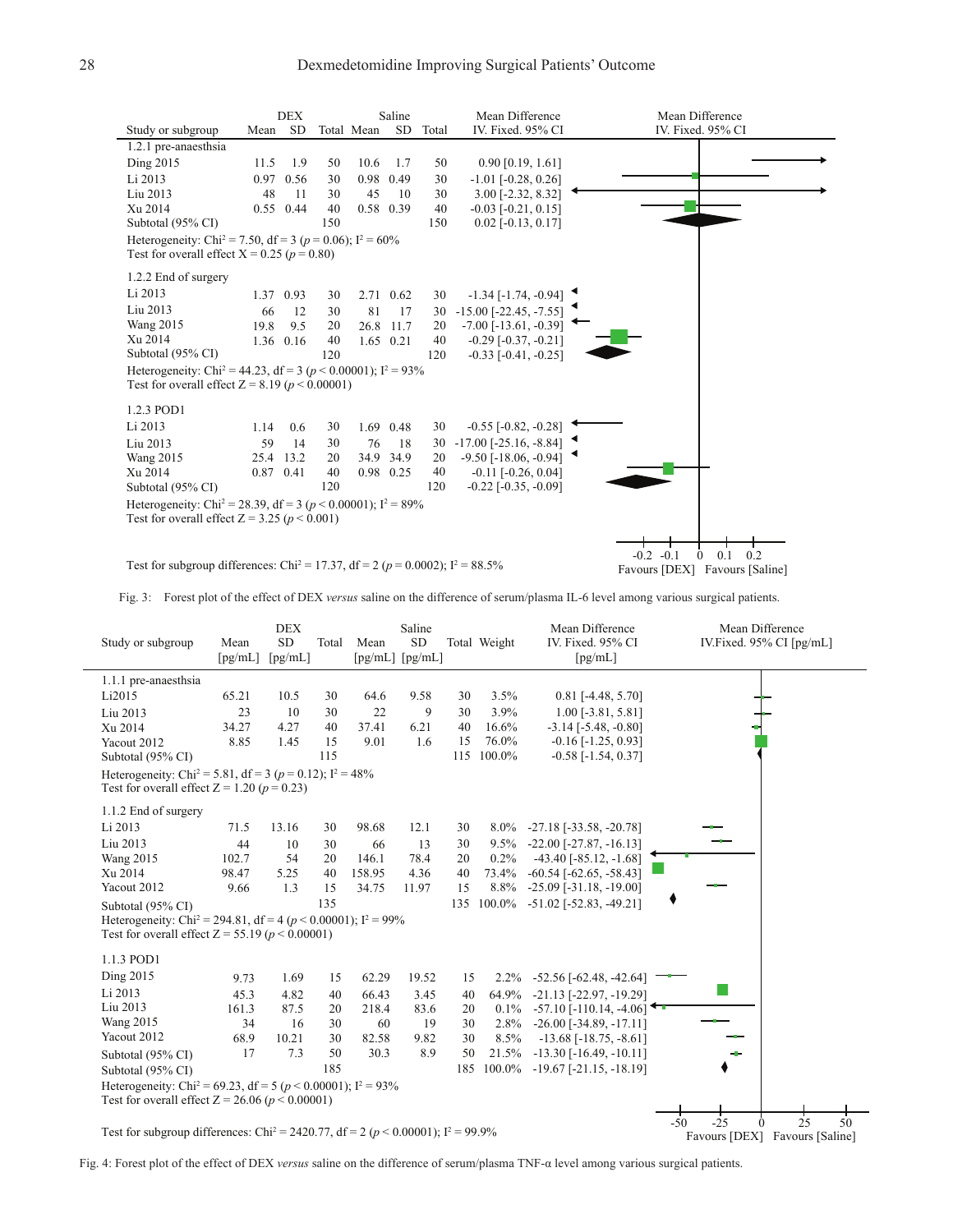| Study or subgroup                                                                                                                                                 | Events Total | <b>DEX</b> | Saline |          | Events Total Weight | Risk Ratio<br>M-H, Random, 95% CI        | Risk Ratio<br>M-H, Random, 95% CI |                               |
|-------------------------------------------------------------------------------------------------------------------------------------------------------------------|--------------|------------|--------|----------|---------------------|------------------------------------------|-----------------------------------|-------------------------------|
| Bekker 2013<br><b>Wang 2015</b>                                                                                                                                   | 6            | 26<br>20   | 6      | 28<br>20 | 42.8%<br>29.5%      | $1.08$ [0.40, 2.92]<br>2.33 [0.70, 7.76] |                                   |                               |
| Xu 2014                                                                                                                                                           |              | 40         | 4      | 40       | 27.7%               | $1.25$ [0.36, 4.32]                      |                                   |                               |
| Total $(95\% \text{ CI})$                                                                                                                                         |              | 86         |        | 88       | 100%                | 1.41 [0.73, 2.71]                        |                                   |                               |
| Total events                                                                                                                                                      | 18           |            | 13     |          |                     |                                          |                                   |                               |
| Heterogeneity: Tau <sup>2</sup> = 0.00; Chi <sup>2</sup> = 0.99, df = 2 ( $p$ < 0.061); I <sup>2</sup> =<br>0% Test for overall effect: $Z = 1.03$ ( $p = 0.30$ ) |              |            |        |          |                     |                                          | 0.01<br>0.1<br>Favours [DEX]      | 100<br>10<br>Favours [Saline] |

|  |  |  | Fig. 5: Forest plot of the effect of DEX versus saline on the difference of hypotension. |  |
|--|--|--|------------------------------------------------------------------------------------------|--|
|  |  |  |                                                                                          |  |

|                                                                                                                                                              | <b>DEX</b> |       | Saline |    |              | Risk Ratio          |             | Risk Ratio          |                  |     |
|--------------------------------------------------------------------------------------------------------------------------------------------------------------|------------|-------|--------|----|--------------|---------------------|-------------|---------------------|------------------|-----|
| Study or subgroup                                                                                                                                            | Events     | Total | Events |    | Total Weight | M-H, Random, 95% CI |             | M-H, Random, 95% CI |                  |     |
| <b>Wang 2015</b>                                                                                                                                             | 11         | 20    |        | 20 | 51.3%        | 1.57 [0.77, 3.22]   |             |                     |                  |     |
| Xu 2014                                                                                                                                                      |            | 40    | 10     | 40 | 48.7%        | $1.10$ [0.53, 2.30] |             |                     |                  |     |
| Total $(95\% \text{ CI})$                                                                                                                                    |            | 60    |        | 60 | 100%         | 1.32 [0.79, 2.21]   |             |                     |                  |     |
| Total events                                                                                                                                                 | 22         |       |        |    |              |                     |             |                     |                  |     |
| Heterogeneity: Tau <sup>2</sup> = 0.00; Chi <sup>2</sup> = 0.47, df = 1 ( $p$ < 0.49); I <sup>2</sup> =<br>0% Test for overall effect: $Z = 1.06 (p = 0.29)$ |            |       |        |    |              |                     | 0.01<br>0.1 |                     | 10               | 100 |
|                                                                                                                                                              |            |       |        |    |              |                     |             | Favours [DEX]       | Favours [Saline] |     |

Fig. 6: Forest plot of the effect of DEX *versus* saline on the difference of bradycardia.

Table 3: GRADE evidence profile for occurrences of hypotension and bradycardia

| <b>Outcomes</b> | Illustrative comparative risks*<br>$(95\% \text{ CI})$ |                         | <b>Relative effect</b><br>$(95\% \text{ CI})$ | <b>No of Participants (studies)</b> | <b>Quality of the evidence</b><br>(GRADE) |
|-----------------|--------------------------------------------------------|-------------------------|-----------------------------------------------|-------------------------------------|-------------------------------------------|
|                 | <b>Assumed risk</b>                                    | Corresponding risk      |                                               |                                     |                                           |
| Hypotension     | Study population                                       |                         | OR 1.55                                       | 174                                 | $\oplus$ $\oplus$ $\oplus$                |
|                 | 148 per 1000                                           | 212 per 1000            | $(0.7 \text{ to } 3.42)$                      | (3 studies)                         | moderate <sup>1</sup>                     |
|                 |                                                        | $(108 \text{ to } 372)$ |                                               |                                     |                                           |
| Bradycardia     | Study population                                       |                         | RR 1.32                                       | 120                                 | $\oplus$ $\oplus$ $\oplus$                |
|                 | 283 per 1000                                           | 374 per 1000            | $(0.79 \text{ to } 2.21)$                     | (2 studies)                         | moderate <sup>1</sup>                     |
|                 |                                                        | $(224 \text{ to } 626)$ |                                               |                                     |                                           |

\*The basis for the assumed risk (*eg* the median control group risk across studies) is provided in footnotes. The corresponding risk (and its 95% confidence interval) is based on the assumed risk in the comparison group and the relative effect of the intervention (and its 95% CI). CI: Confidence interval; RR: Risk ratio; OR: Odds ratio; <sup>1</sup>low sample.

ogeneity was still present:  $(I2 = 87\%, p < 0.0001$ (6, 9)]. Exclusion of two studies that were conducted in a non double-blind RCT design did not change the pooled results of IL-6 at the end of surgery and the first day after surgery (MD -54.10, 95% CI: (-56.01, -52.20) pg/mL, *p* < 0.00001 and MD-19.46, 95% CI: (-20.96,  $-17.96$ ) pg/mL,  $p < 0.00001$ , respectively, with similar evidence of heterogeneity  $I2 = 99\%, p < 0.00001;$  and  $I2 = 95\%, p < 0.00001$ , respectively (9, 17).

## **Publication bias**

For publication bias, the funnel plot was not assessed due to the small number  $($  < 10) of RCTs included in each analysis.

#### **DISCUSSION**

This meta-analysis indicated that intraoperative DEX reduced the levels of IL-6 and TNF- $\alpha$  at the end of surgery and the first day after surgery. Interleukin-6 is a principal proinflammatory cytokine released as early as two to four hours and peaks about 12 hours after surgery and is a reliable indicator of the severity of inflammation and tissue injury. Tumour necrosis factor α (TNF-α) is also a proinflammatory cytokine and its increased production is an early feature of acute injury and also associated with several chronic inflammatory conditions. Thus, both IL-6 and TNF- $\alpha$  can predict the postoperative complications and lowering the levels of IL-6 and TNF- $\alpha$  can contribute to improvement of postoperative clinical outcomes.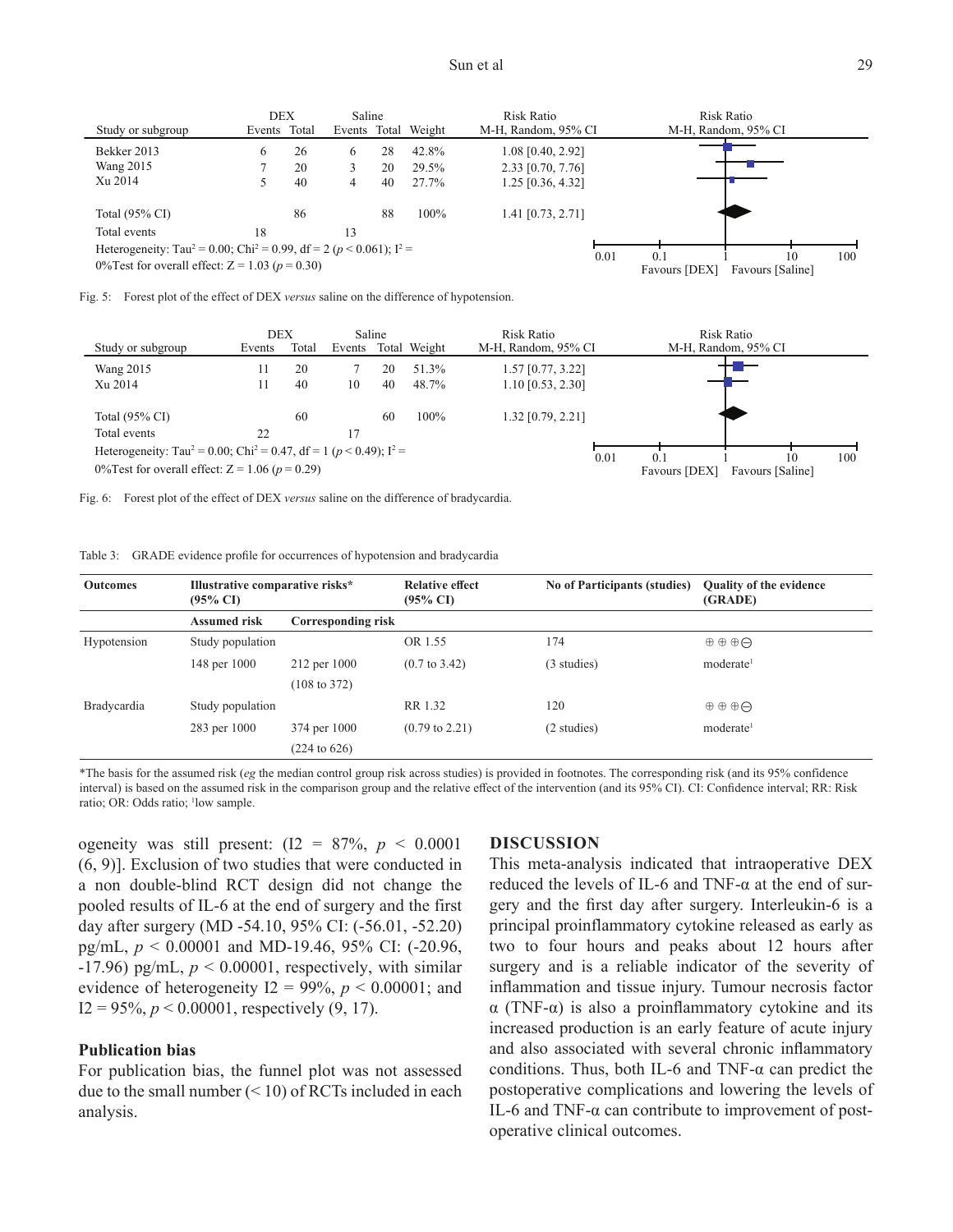Compared with previous meta-analysis (11), this study found some notable differences. First, to provide more credible evidence and minimize potential bias, only RCTs were included and the focus was on a specific patient population, namely: general-anaesthetized adults undergoing surgery who had not taken antipsychotic medications and anti-inflammatory drugs (*ie* steroids, non-steroid anti-inflammatory drugs, *etc*) for chronic use or treatment with alpha-2 agonists or antagonists recently. In addition, based on the previous meta-analysis, we included four other RCTs (6, 7, 9, 15) and excluded some studies with mixed intervention control and other interferences (3, 12–14). Though our metaanalysis was in line with the previous meta-analysis, this strict exclusion criteria added robustness to our main finding. Moreover, we also assessed the effect of DEX on cardiovascular stability and eliminated the security concerns for DEX use.

The results of the present study must be interpreted conservatively in light of a few potential limitations of the included trials. Firstly, there were some differences in the target populations (*eg*, gender, age, ethnicity, ASA grade, operation types and anaesthetic treatment) and intervention protocol (*eg*, treatment dosage and duration) of each study. Secondly, different measuring methods and samples were used for the determination of IL-6 and TNF-α. Thirdly, the pooled analyses were based on limited evidence and a medium sample size (30–100) patients.

# **CONCLUSION**

The findings of this study suggests that intraoperative DEX can reduce the levels of IL-6 and TNF-α during the first day after surgery. However, the results should be interpreted with caution and further investigation is warranted.

# **ACKNOWLEDGEMENTS**

This work was supported by the Fund of Health and Family Planning Commission of the Hunan Province (Grant No.: B2016191) and Project of Science and Technology of Changde (Grant No.: 2015sk19).

# **AUTHORS' NOTE**

Wen-Qin Sun conceived the paper, oversaw the study and conducted the data analysis, wrote manuscript and approved the final version. Quan Zhou participated in the study design, data analysis and interpretation. Ai-Guo Zhou provided oversight for the study, critically revised the manuscript and approved the final version. Hong Mo

participated in the data collection and interpretation. The authors declare that they have no conflicts of interest.

#### **REFERENCES**

- 1. Weiser TG, Regenbogen SE, Thompson KD, Haynes AB, Lipsitz SR, Berry WR, et al. An estimation of the global volume of surgery: a modelling strategy based on available data. Lancet 2008; **372:** 139–44.
- 2. Li Y, He R, Chen S, Qu Y. Effect of dexmedetomidine on early postoperative cognitive dysfunction and peri-operative inflammation in elderly patients undergoing laparoscopic cholecystectomy. Exp Ther Med 2015; **10:** 1635–42.
- 3. Tasdogan M, Memis D, Sut N, Yuksel M. Results of a pilot study on the effects of propofol and dexmedetomidine on inflammatory responses and intra-abdominal pressure in severe sepsis. J Clin Anesth 2009; **21:** 394–400.
- 4. Ueki M, Kawasaki T, Habe K, Hamada K, Kawasaki C, Sata T. The effects of dexmedetomidine on inflammatory mediators after cardiopulmonary bypass. Anaesthesia 2014; **69:** 693–700.
- 5. Wang ZX, Huang CY, Hua YP, Huang WQ, Deng LH, Liu KX. Dexmedetomidine reduces intestinal and hepatic injury after hepatectomy with inflow occlusion under general anaesthesia: A randomized controlled trial. Br J Anaesth 2014; **112:** 1055–64.
- 6. Ding L, Zhang H, Mi W, He Y, Zhang X, Ma X et al. Effects of dexmedetomidine on recovery period of anesthesia and postoperative cognitive function after robot–assisted laparoscopicradical prostatectomy in the elderly people. Zhong Nan Da Xue Xue Bao Yi Xue Ban 2015; **40:** 129–35.
- 7. Li H, Chen YH, Gong HJ. Effects of dexmedetomidine on inflammatory cytokines and renal function in patients underwent radical nephrectomy during perioperative period. J Jilin University Medicine Edition 2013; **39:** 588–91.
- 8. Liu HL, Qian YN. Effects of dexmedetomidine on perioperative inflammatory response in patients undergoing valve replacement. Chin J Applied Physiol 2013; **29:** 316–7.
- 9. Wang Y, Xu X, Liu H, Ji F. Effects of dexmedetomidine on patients undergoing radical gastrectomy. J Surg Res 2015; **194:** 147–53.
- 10. Yacout AG, Osman HA, Abdel-Daem MH, Hammouda SA, Elsawy MM. Effect of intravenous dexmedetomidine infusion on some proinflammatory cytokines, stress hormones and recovery profile in major abdominal surgery. Alexandria J Med 2012; **48:** 3–8.
- 11. Li B, Li Y, Tian S, Wang H, Wu H, Zhang A et al. Anti-inflammatory Effects of Perioperative Dexmedetomidine Administered as an Adjunct to General Anesthesia: A Meta-analysis. Sci Rep 2015; **5:** 12342.
- 12. Naguib AN, Tobias JD, Hall MW, Cismowski MJ, Miao Y, Barry N et al. The role of different anesthetic techniques in altering the stress response during cardiac surgery in children: a prospective, double-blinded, and randomized study. Pediatr Crit Care Med 2013; **14:** 481–90.
- 13. Zhang X, Wang J, Qian W, Zhao J, Sun L, Qian Y et al. Dexmedetomidine inhibits tumor necrosis factor-alpha and interleukin 6 in lipopolysaccharide-stimulated astrocytes by suppression of c-Jun N-erminal kinases. Inflammation 2014; **37:** 942–9.
- 14. Venn RM, Bryant A, Hall GM, Grounds RM. Effects of dexmedetomidine on adrenocortical function, and the cardiovascular, endocrine and inflammatory responses in post-operative patients needing sedation in the intensive care unit. Br J Anaesth 2001; **86:** 650–6.
- 15. Xu L, Hu Z, Shen J, McQuillan PM. Does dexmedetomidine have a cardiac protective effect during non-cardiac surgery? A randomised controlled trial. Clin Exp Pharmacol P 2014; **41:** 879–83.
- 16. Bekker A, Haile M, Kline R, Didehvar S, Babu R, Martiniuk F et al. The effect of intraoperative infusion of dexmedetomidine on the quality of recovery after major spinal surgery. J Neurosurg Anesthesiol 2013; **25:** 16–24.
- 17. Liu HL, Qian YN. Effects of dexmedetomidine on perioperative inflammatory response in patients undergoing valve replacement. Chin J Applied Physiol 2013; **29:** 316–7.